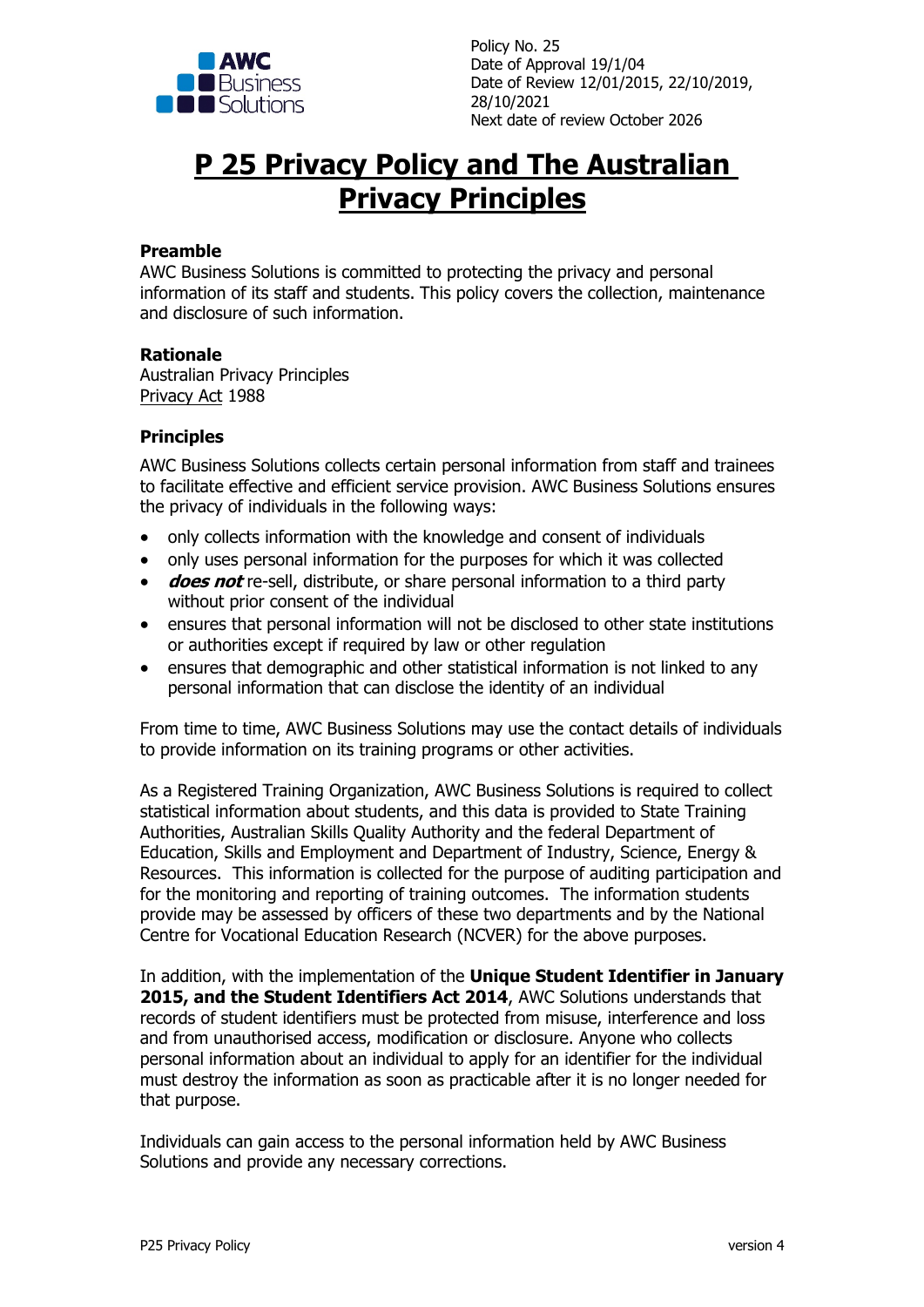

Policy No. 25 Date of Approval 19/1/04 Date of Review 12/01/2015, 22/10/2019, 28/10/2021 Next date of review October 2026

# **Other policies relating to this policy:**

S2.04 Legislative Compliance Policy S3.11 Administrative and Records Management Policy S6.15 Client Services Policy S7.17 Staffing Policy Student Identifiers Act 2014

# **Review Date**

This policy should be periodically reviewed and revised. Revisions should be made as and when required. The period between reviews must not exceed 5 yrs. The date for review of this policy is on or before **October 2026.**

**Signed: .........................................................................**

**Name: Position: Chief Executive Officer of AWC Business Solutions Date:**

**The following information has been taken directly from the Office of the Australian Information Commissioner's website (http://www.oaic.gov.au/privacy/about-privacy)**

# **Australian Privacy Principles (APP's)**

The Australian Privacy Principles (or APPs) are the cornerstone of the privacy protection framework in the Privacy Act 1988 (Privacy Act). They apply to any organization or agency the Privacy Act covers.

There are 13 Australian Privacy Principles and they govern standards, rights and obligations around:

- the collection, use and disclosure of personal information
- an organization or agency's governance and accountability
- integrity and correction of personal information
- the rights of individuals to access their personal information

The Australian Privacy Principles are principles-based law. This gives an organization or agency flexibility to tailor their personal information handling practices to their business models and the diverse needs of individuals. They are also technology neutral, which allows them to adapt to changing technologies.

A breach of an Australian Privacy Principle is an 'interference with the privacy of an individual' and can lead to regulatory action and penalties.